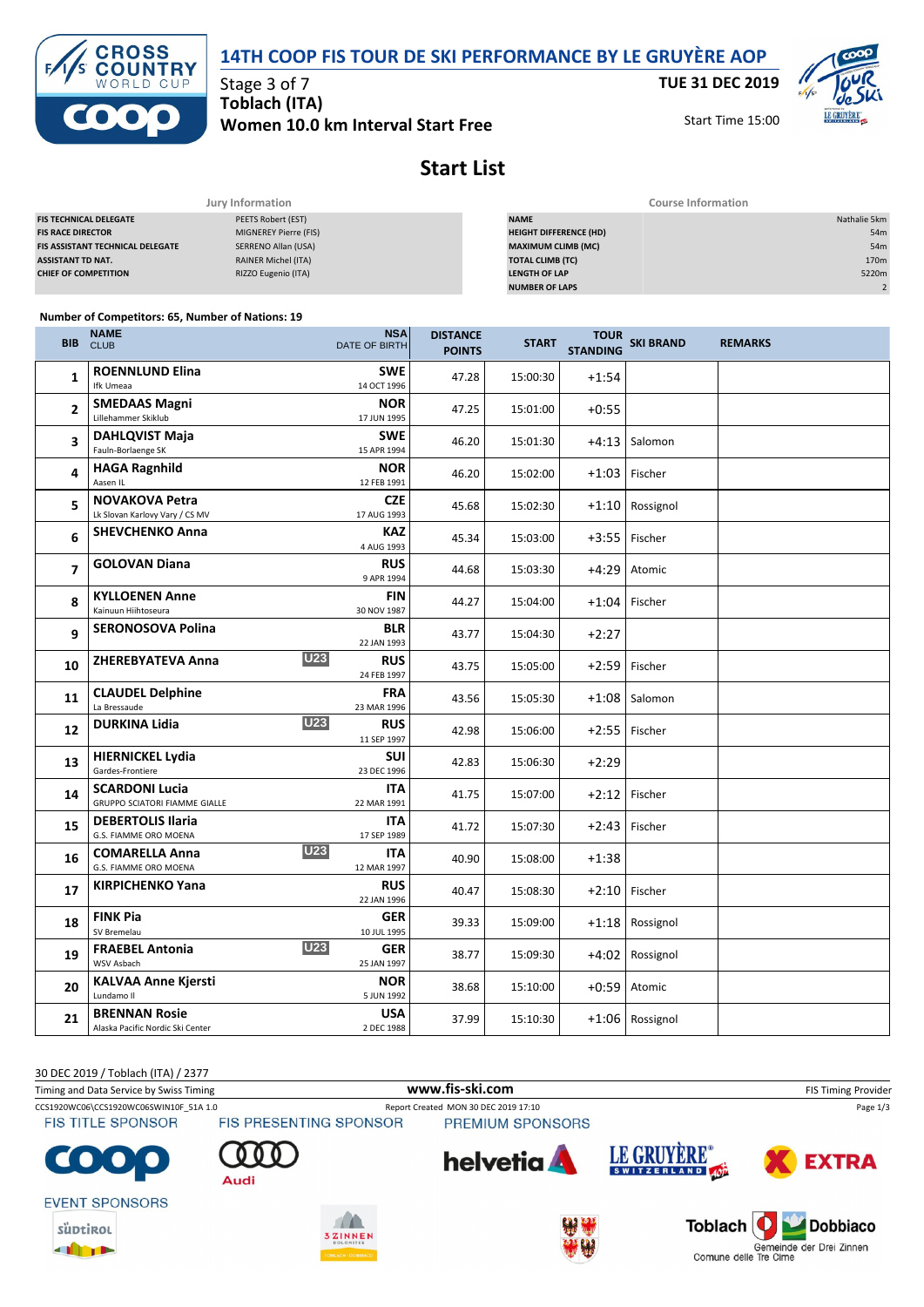## **14TH COOP FIS TOUR DE SKI PERFORMANCE BY LE GRUYÈRE AOP**



**THEFT** 

Stage 3 of 7 **Toblach (ITA) Women 10.0 km Interval Start Free** **TUE 31 DEC 2019**

Start Time 15:00



## **Start List**

| BIB. | <b>NAME</b><br><b>CLUB</b>                                          |            | <b>NSA</b><br><b>DATE OF BIRTH</b> | <b>DISTANCE</b><br><b>POINTS</b> | <b>START</b> | <b>STANDING</b> | TOUR<br>SKI BRAND | <b>REMARKS</b> |
|------|---------------------------------------------------------------------|------------|------------------------------------|----------------------------------|--------------|-----------------|-------------------|----------------|
| 22   | <b>SUNDLING Jonna</b><br>Piteaa Elit SK                             |            | <b>SWE</b><br>28 DEC 1994          | 37.89                            | 15:11:00     | $+1:18$         | Fischer           |                |
| 23   | <b>HENNIG Katharina</b><br>WSC Ergebirge Oberwiesenthal             |            | <b>GER</b><br>14 JUN 1996          | 36.87                            | 15:11:30     | $+0:58$         | Fischer           |                |
| 24   | <b>BROCARD Elisa</b><br>C.S. ESERCITO                               |            | ITA<br>27 OCT 1984                 | 36.29                            | 15:12:00     | $+2:12$         | Salomon           |                |
| 25   | <b>SLIND Kari Oeyre</b><br>Oppdal II                                |            | <b>NOR</b><br>22 OCT 1991          | 35.68                            | 15:12:30     | $+1:26$         | Salomon           |                |
| 26   | RAZYMOVA Katerina<br>SPORT CLUB PLZEN                               |            | <b>CZE</b><br>10 SEP 1991          | 35.19                            | 15:13:00     | $+1:30$         |                   |                |
| 27   | <b>NECHAEVSKAYA Anna</b>                                            |            | <b>RUS</b><br>21 AUG 1991          | 30.47                            | 15:13:30     | $+2:15$         | Fischer           |                |
| 28   | <b>ZHAMBALOVA Alisa</b>                                             |            | <b>RUS</b><br>13 SEP 1994          | 27.29                            | 15:14:00     | $+1:37$         |                   |                |
| 29   | <b>KALLA Charlotte</b><br>Piteaa Elit SK                            |            | <b>SWE</b><br>22 JUL 1987          | 25.71                            | 15:14:30     | $+1:03$         | Fischer           |                |
| 30   | <b>STADLOBER Teresa</b><br>SC Sparkasse Radstadt-Salzburg           |            | <b>AUT</b><br>1 FEB 1993           | 22.71                            | 15:15:00     | $+1:01$         | Fischer           |                |
| 31   | <b>SHALYGINA Kseniya</b>                                            | <b>U23</b> | KAZ<br>5 SEP 1998                  | 69.48                            | 15:15:30     | $+3:34$         |                   |                |
| 32   | <b>OESTBERG Ingvild Flugstad</b><br>Gjoevik Skiklubb                |            | <b>NOR</b><br>9 NOV 1990           | seeded                           | 15:16:00     | $+0:27$         | Fischer           |                |
| 33   | <b>BYKOVA Irina</b>                                                 |            | KAZ<br>6 JUL 1993                  | 67.32                            | 15:16:30     | $+3:41$         | Fischer           |                |
| 34   | <b>WENG Heidi</b><br>IL i BUL                                       |            | <b>NOR</b><br>20 JUL 1991          | seeded                           | 15:17:00     |                 | $+0:16$ Fischer   |                |
| 35   | <b>CALDWELL Sophie</b><br><b>Stratton Mountain School</b>           | $\Box$ YC  | <b>USA</b><br>22 MAR 1990          | 66.68                            | 15:17:30     | $+1:59$         | Salomon           |                |
| 36   | <b>WENG Tiril Udnes</b><br>Nes Ski                                  |            | <b>NOR</b><br>29 SEP 1996          | seeded                           | 15:18:00     | $+0:08$         | Atomic            |                |
| 37   | <b>UNTERWEGER Lisa</b><br>SK Rottenmann-Steiermark                  |            | <b>AUT</b><br>4 FEB 1995           | 59.55                            | 15:18:30     | +4:09           | Atomic            |                |
| 38   | <b>JOHAUG Therese</b><br>IL Nansen                                  |            | <b>NOR</b><br>25 JUN 1988          | seeded                           | 15:19:00     | $+0:05$         | Fischer           |                |
| 39   | <b>EIDUKA Patricija</b><br>Aizkraukle                               | <b>U23</b> | <b>LAT</b><br>1 FEB 2000           | 58.00                            | 15:19:30     | $+2:55$         |                   |                |
| 40   | <b>LUNDGREN Moa</b><br><b>IFK Umeaa</b>                             | <b>U23</b> | <b>SWE</b><br>14 APR 1998          | seeded                           | 15:20:00     | $+0:23$         | Salomon           |                |
| 41   | <b>KERN Julia</b><br><b>Stratton Mountain School</b>                | <b>U23</b> | <b>USA</b><br>12 SEP 1997          | 57.60                            | 15:20:30     |                 | $+2:59$ Fischer   |                |
| 42   | <b>DIGGINS Jessica</b><br>Stratton Mountain School                  |            | <b>USA</b><br>26 AUG 1991          | seeded                           | 15:21:00     |                 | $+0:39$ Salomon   |                |
| 43   | <b>KREHL Sofie</b><br>SC Oberstdorf                                 |            | <b>GER</b><br>22 SEP 1995          | 57.23                            | 15:21:30     |                 | $+2:00$ Salomon   |                |
| 44   | <b>MAUBET BJORNSEN Sadie</b><br>Alaska Pacific University Nordic Sk |            | <b>USA</b><br>21 NOV 1989          | seeded                           | 15:22:00     |                 | +0:41 Fischer     |                |
| 45   | JANATOVA Katerina<br><b>DUKLA Liberec</b>                           | <b>U23</b> | <b>CZE</b><br>13 MAR 1997          | 56.15                            | 15:22:30     | $+1:48$         |                   |                |
| 46   | <b>CARL Victoria</b><br>SCM Zella-Mehlis                            |            | <b>GER</b><br>31 JUL 1995          | seeded                           | 15:23:00     |                 | $+0.51$ Atomic    |                |

30 DEC 2019 / Toblach (ITA) / 2377 Timing and Data Service by Swiss Timing **WWW.fis-Ski.com WWW.fis-Ski.com** FIS Timing Provider CCS1920WC06\CCS1920WC06SWIN10F\_51A 1.0 Report Created MON 30 DEC 2019 17:10 Report Created MON 30 DEC 2019 17:10 Page 2/3<br>FIS TITLE SPONSOR FIS PRESENTING SPONSOR PREMIUM SPONSORS PREMIUM SPONSORS LE GRUYÈRE® helvetia **EXTRA**  $\bullet$ Audi **EVENT SPONSORS** Dobbiaco  $\sqrt{2}$ Toblach süptikol ZINNEN Gemeinde der Drei Zinnen<br>Comune delle Tre Cime